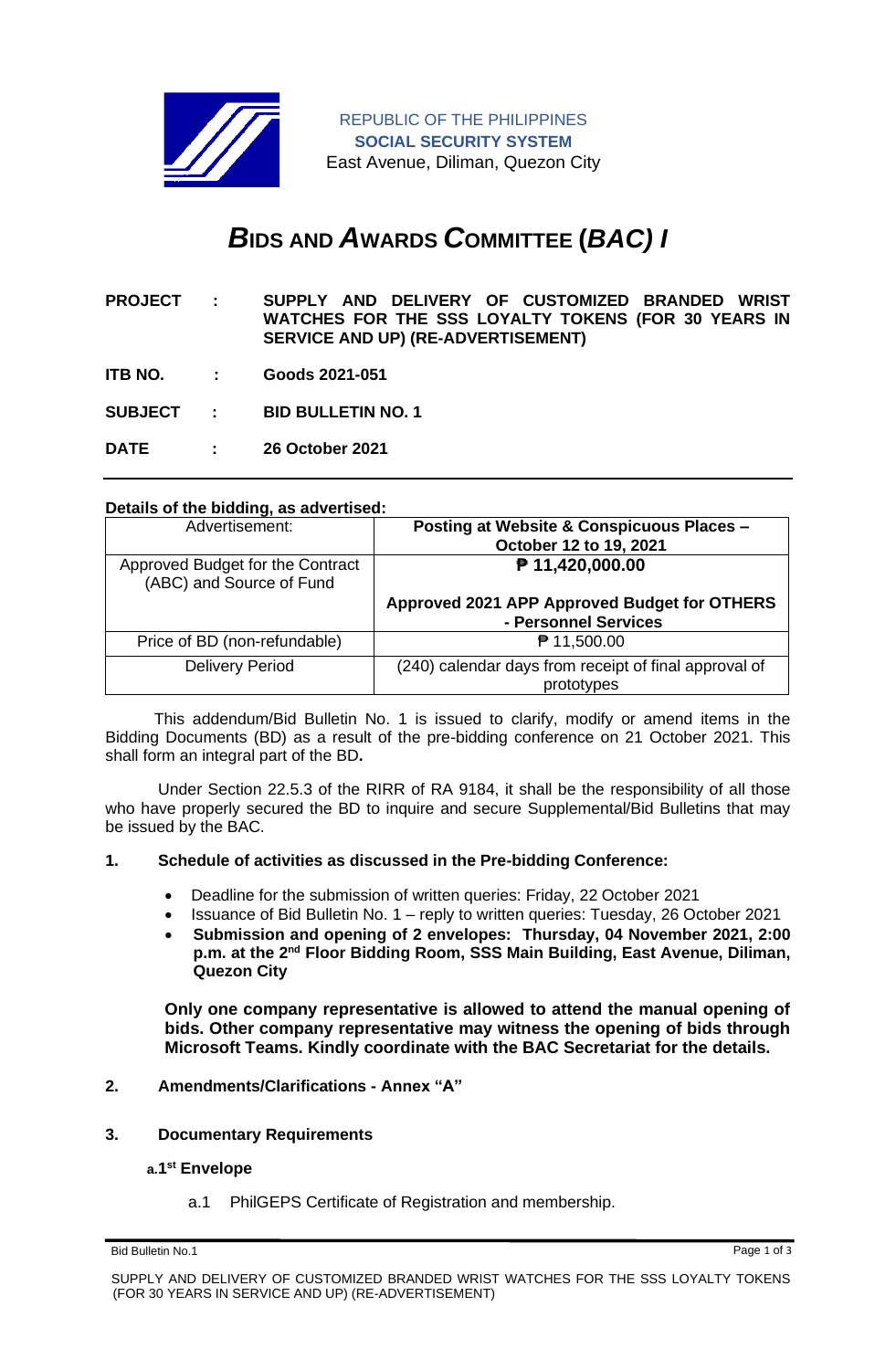In case of uploaded document/s, which validity period had already expired, submit the updated document/s.

- a.2 Statement of all its Ongoing Government and Private Contracts, including contracts awarded but not yet started, if any, whether similar or not similar in nature and complexity to the contract to be bid;
- a.3 Statement of Single Largest Completed Contract (SLCC) similar to the project to be bid, **with supporting documents**, equivalent to at least **50% of the ABC**, completed **within five (5) years** prior to the submission and opening of bids, adjusted by the bidder to current prices using PSA's consumer price index;

For this purpose, similar contracts shall refer to Supply and Delivery of Clocks or Watches.

- a.4 NFCC Computation or committed Line of Credit (form supplied)
- a.5 JVA, in case of Joint Venture Class "B" Documents (Each partner of the joint venture shall submit the legal eligibility documents. The submission of technical and financial eligibility documents by any of the joint venture partners constitute compliance, except for SSS Clearance that must be complied by all JV partners);
- a.6 Bid Security (2% of the ABC for Cash or Manager's/Cashier's Check payable to SSS or Bank Draft of the ABC, 5% of the ABC for Surety Bond **or** Bid Securing Declaration – form supplied) and **a copy of the Authority to Notarize from the Notary Public).**
- a.7 Technical Documents project requirements
	- Section VI Schedule of Requirements (page 28)
	- Section VII Statement of Compliance with the Technical Specifications (pages 29 to 31)
- a.8 Omnibus Sworn Statement **and a copy of the Authority to Notarize from the Notary Public.**
- a.9 Foreign ownership limited to those allowed under the rules may participate in this Project, provided must submit any of the following:
	- Copy of Treaty, International or Executive Agreement; Or

• Certification from the relevant government office of their country stating that Filipinos are allowed to participate in government procurement activities for the same item or product.

• Certification from the DTI if the Bidder claims preference as a Domestic Bidder or Domestic Entity.

### **b. Checklist of the 2nd envelope:**

- b.1 Bid Form (form supplied) pages 37 to 38
- b.2 Bid Breakdown (form supplied) page 39

#### **c. Additional Requirements to be submitted by the bidder with the Lowest Calculated Bid**

- c.1 2020 Income Tax Return filed through Electronic Filing and Payment System (EFPS) corresponding to the submitted Audited Financial Statement;
- c.2 Quarterly VAT for the period January to June 2021 or latest available Quarterly VAT;
- c.3 Documents listed in the Platinum Membership and updates, if any;
	- SEC (including Articles of Incorporation and General Information Sheet) / DTI Registration
	- ⚫ 2021 Mayor's Permit